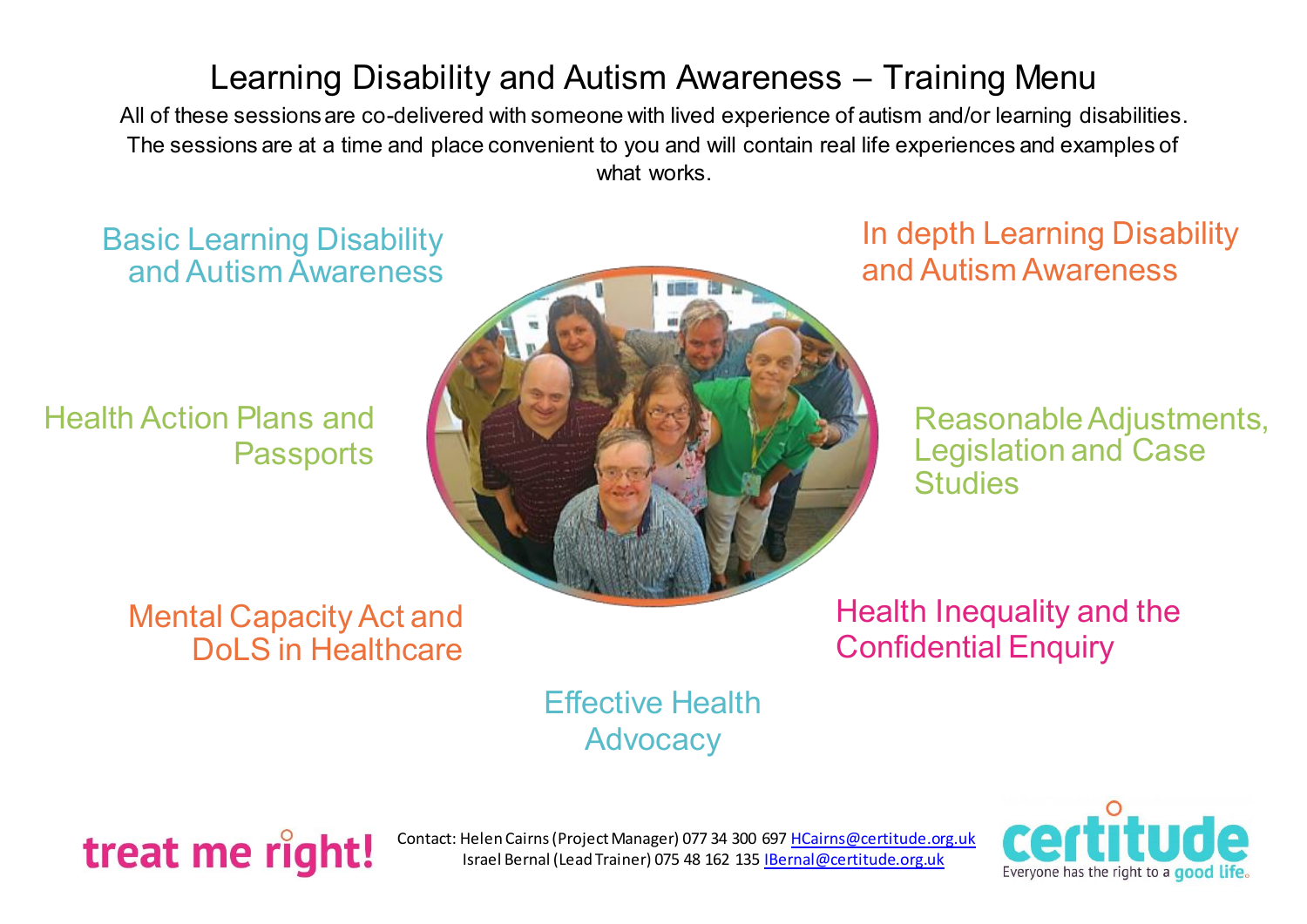#### **Basic Learning Disability and Autism Awareness**

**In this module we offer a brief introduction to learning disability and autism. This will allow you and your organisation to better understand these conditions and communication basics.**

**This is an ideal module for you and your team or group if you have little or no experience of supporting people with autism and/or learning disabilities**

#### **In depth Learning Disability and Autism Awareness**

**This module covers the basics in understanding learning disabilities and autism, plus more.**

**This is an ideal module if you and/or your team or group have some understanding of the issues that face people with learning disabilities and/or autism, and you want to take a more in-depth look at the subject.**

## **Effective Health Advocacy**

**This module covers the ways you and your organisation or team can be effective advocates for people with learning disabilities and/or autism that are using health services.**

**This module is ideal if you and your group or team provide direct support and advice to people with learning disabilities and/or autism.**



#### **Health Action Plans and Passports**

**This module looks at the tools and plans you can use to help people with learning disabilities and autism stay healthy and improve their access to health services.** 

**This module is ideal if you and your group or team would like to be able to give practical support and advice to individuals to reduce health inequality.**

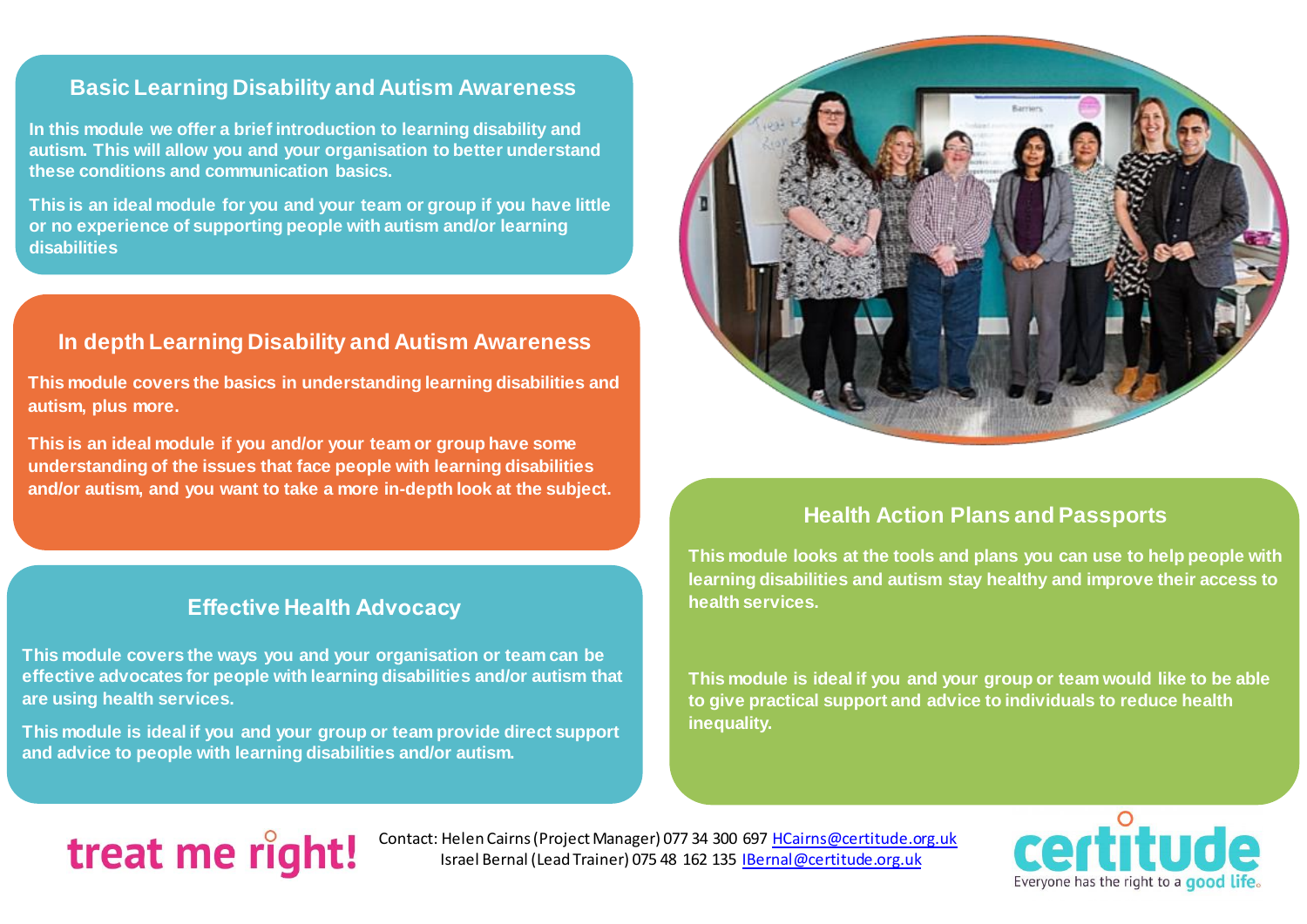

## **Reasonable Adjustments, Legislation and Case Studies**

**This module covers the legal responsibilities of healthcare providers and the legal rights of people using these services.**

**This module examines some case studies about how to identify and make reasonable adjustments to services to improve access for people with learning disabilities and/or autism.**

**This module is ideal if you and your group or team provide advice and support to members of the public, people with learning disabilities and/or autism and their families and carers in your local community.**

#### **Mental Capacity Act and DoLS in Healthcare**

**This module looks at the Mental Capacity act, the legal framework for assessing an individual's ability to consent to their care and support arrangements, and the Deprivation of Liberty Safeguards (DoLS), which is the legal framework for depriving a person of their liberty in a care home or hospital (for example by stopping them from leaving if they try to or monitoring them in a way that restricts them), if it is necessary and in their best interests.**

**This module is ideal if you and your group or team provide advice to individuals or carers around consent, or you are working with individuals and their carers who may need advice to navigate these systems.**